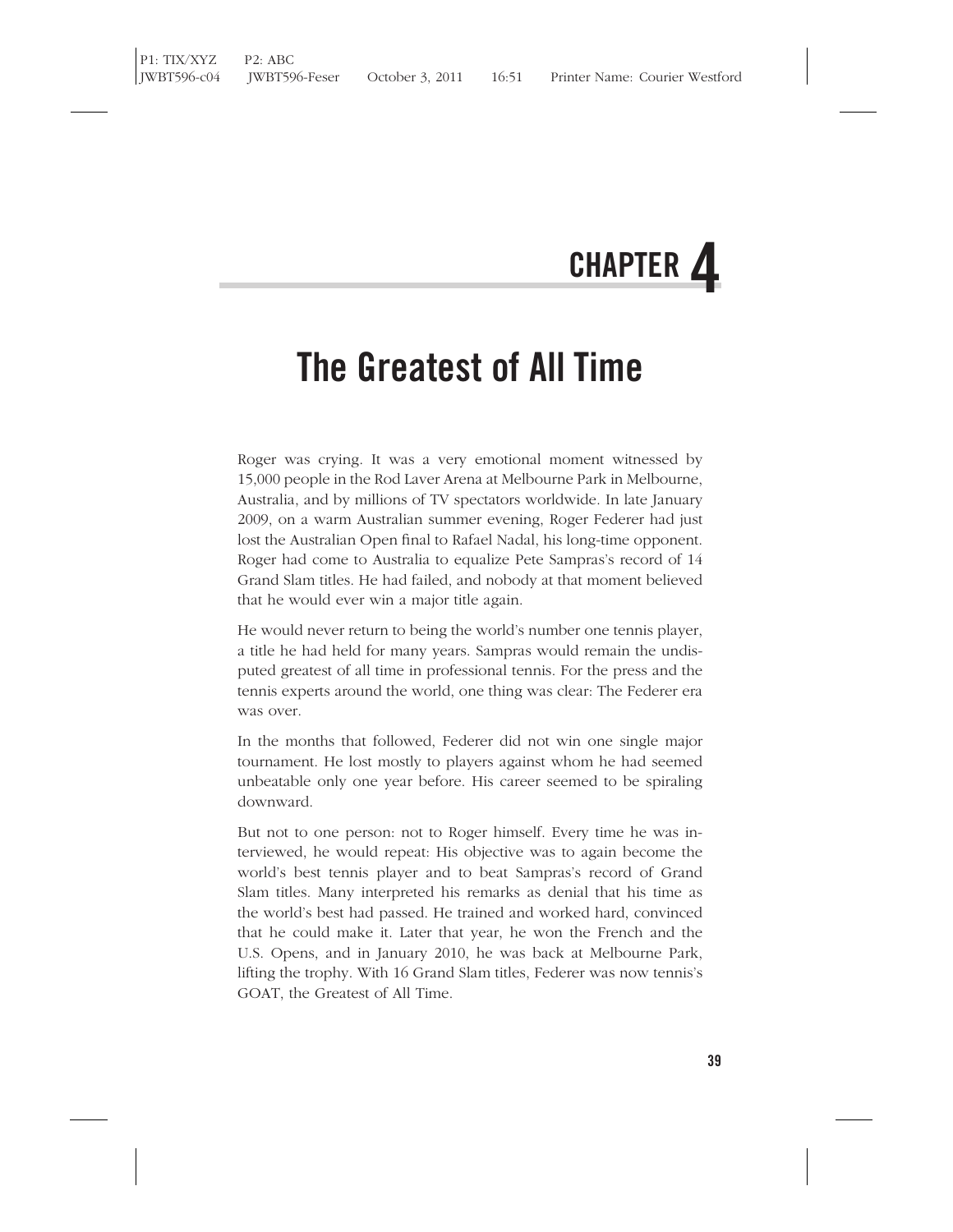There are many GOATs in business, leaders who endured many setbacks and persevered against great odds. and persevered against great odds.

For example, in the early phase of its development, and to enhance its chances of securing funding, Bell Telephone offered all its rights to Western Union for \$100,000. Western Union refused, saying, "What use could this company make of an electrical toy?" (Bandura 1997)

There are also examples from the arts. Van Gogh sold only one painting during his life, and Rodin was rejected three times by the Ecole des Beaux ´ Arts in Paris. The Beatles were turned down by several record companies. Decca Records rejected them on the grounds that "We don't like their music. Groups of guitars are [. . . ] out." Many of the literary classics brought their authors innumerable rejections. James Joyce's *Dubliners* was rejected by 22 publishers. The novelist William Saroyan received more than 1,000 rejections before his first piece was published (Bandura 1997).

It seems that sometimes the path to success is paved with difficulties, but eventual winners are resilient and persevere against great odds. Thomas Edison, who changed the world with many crucial inventions, such as the phonograph, the light bulb, and the motion picture camera, once said: "The trouble with the other inventors is that they try a few things and quit. I never quit until I get what I want" (Bandura 1997). Interestingly, it is people like Thomas Edison who help organizations to adapt and succeed.

After mental biases and heuristics, lack of perseverance is the second individual rigidity, or why individuals and, ultimately, firms sometimes fail to adapt and to respond to challenges. To better understand how the minds of those who really persevere in the face of apparently insurmountable obstacles work, we need to dive into psychology and look at the theory of self-efficacy beliefs.

### **The Theory of Self-Efficacy Beliefs**

In the 1960s, Albert Bandura, a Canadian psychologist, was working with snake-phobic patients. He wanted to help them master their fears. In the course of his work, Bandura found that task-specific self-confidence—which he called self-efficacy beliefs—improved the ability to cope with and adapt to unpleasant situations, and reduced fear in his patients.

Bandura spent a significant part of his career exploring the role that self-efficacy beliefs play in human functioning. In 1977, Bandura published *Social Learning Theory,* a book that changed research in psychology in the 1980s (Bandura 1977).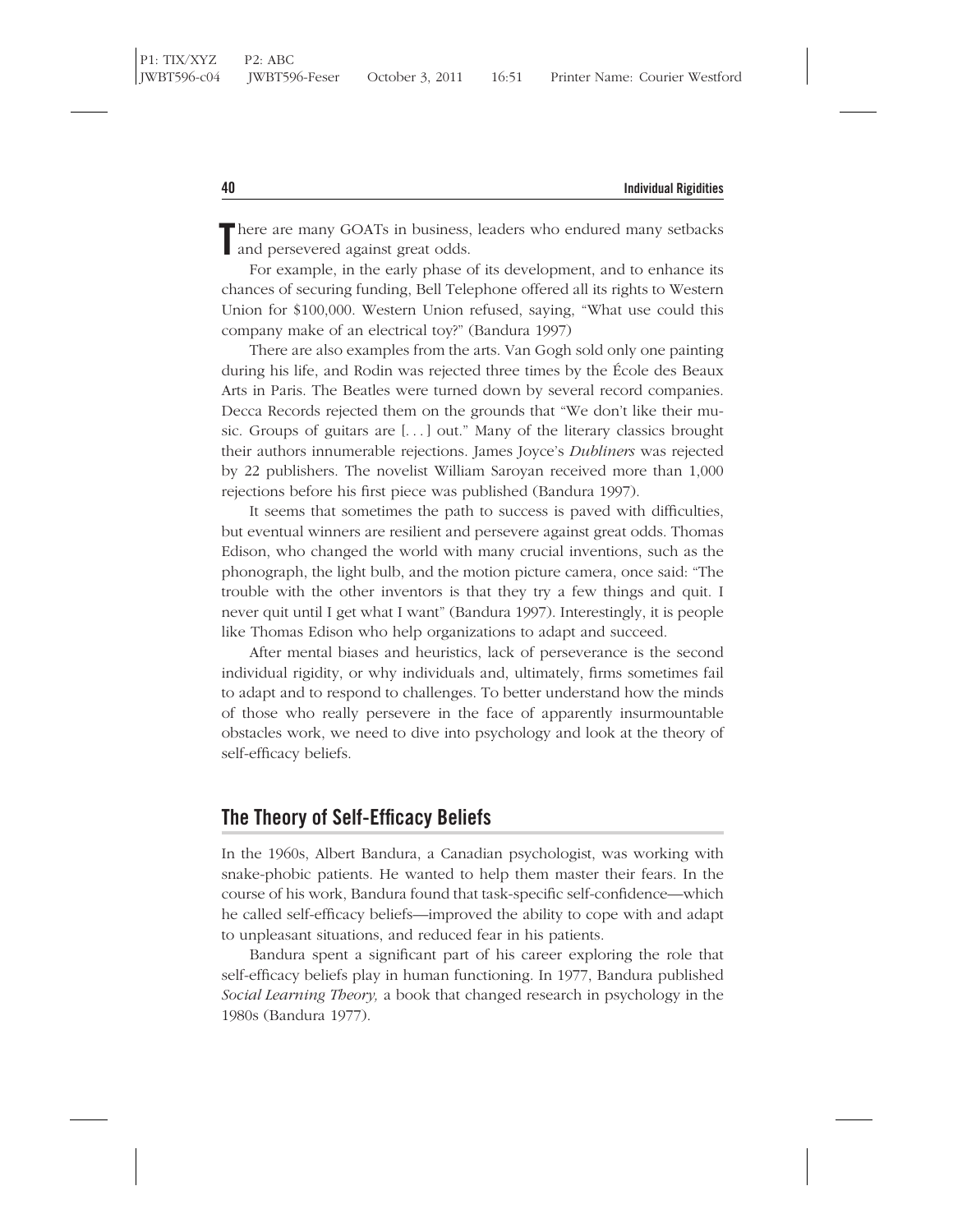Today, he is the David Starr Jordan Professor Emeritus of Social Science in Psychology at Stanford University. A survey in 2002 named Bandura as the fourth most frequently cited psychologist of all time, behind B. F. Skinner, Sigmund Freud, and Jean Piaget, and as the most cited living one (Haggbloom 2002). He is widely regarded as one of the most influential psychologists alive.

Bandura defined belief of self-efficacy as a personal judgment of "how well one can execute courses of action required to deal with prospective situations" (Bandura 1982).

People who doubt their capabilities, who lack self-confidence in specific domains of activity shy away from difficult tasks in those domains. They have low aspirations and weak focus and commitment to the goals that they chose to pursue. In difficult and taxing situations, they dwell on their personal deficiencies, the formidable nature of the task, and the adverse consequences of failure. Such thinking undermines their efforts. It diverts attention from how to best execute activities to concerns over personal deficiencies. They are also slow to recover from failures or setbacks. Because they are prone to diagnose poor or insufficient performance as deficient aptitude, it does not require much failure for them to lose faith in their capabilities (Bandura 1997).

In contrast, people who have strong beliefs of self-efficacy approach difficult tasks as challenges to be mastered rather than threats to be avoided. They set themselves demanding goals and maintain strong focus and commitment to them. People with healthy self-confidence invest a high level of effort in what they do and maintain or even heighten their effort in the face of failure or setbacks. They attribute failure to insufficient effort, not to aptitude. They remain task-focused and committed (Bandura 1997).

In his classic *Self-Efficacy: The Exercise of Control,* Bandura uses numerous studies and examples to illustrate the theory of self-efficacy. For example, he cites an experiment in which children who perceived themselves to be high in mathematical efficacy were more successful in solving mathematical problems than were children who doubted their own skills (even though they had the same mathematical skill level). He also cites a study that shows that schools in which the members of the staff have a strong sense of collective efficacy flourish academically. In contrast, schools in which the staffers have doubts about their academic efficacy decline academically (Bandura 1997).

It is important to distinguish belief of self-efficacy from a generally welldeveloped and rounded personality, or general self-confidence. Perceptions of ability should not be seen as traits that govern the entire personality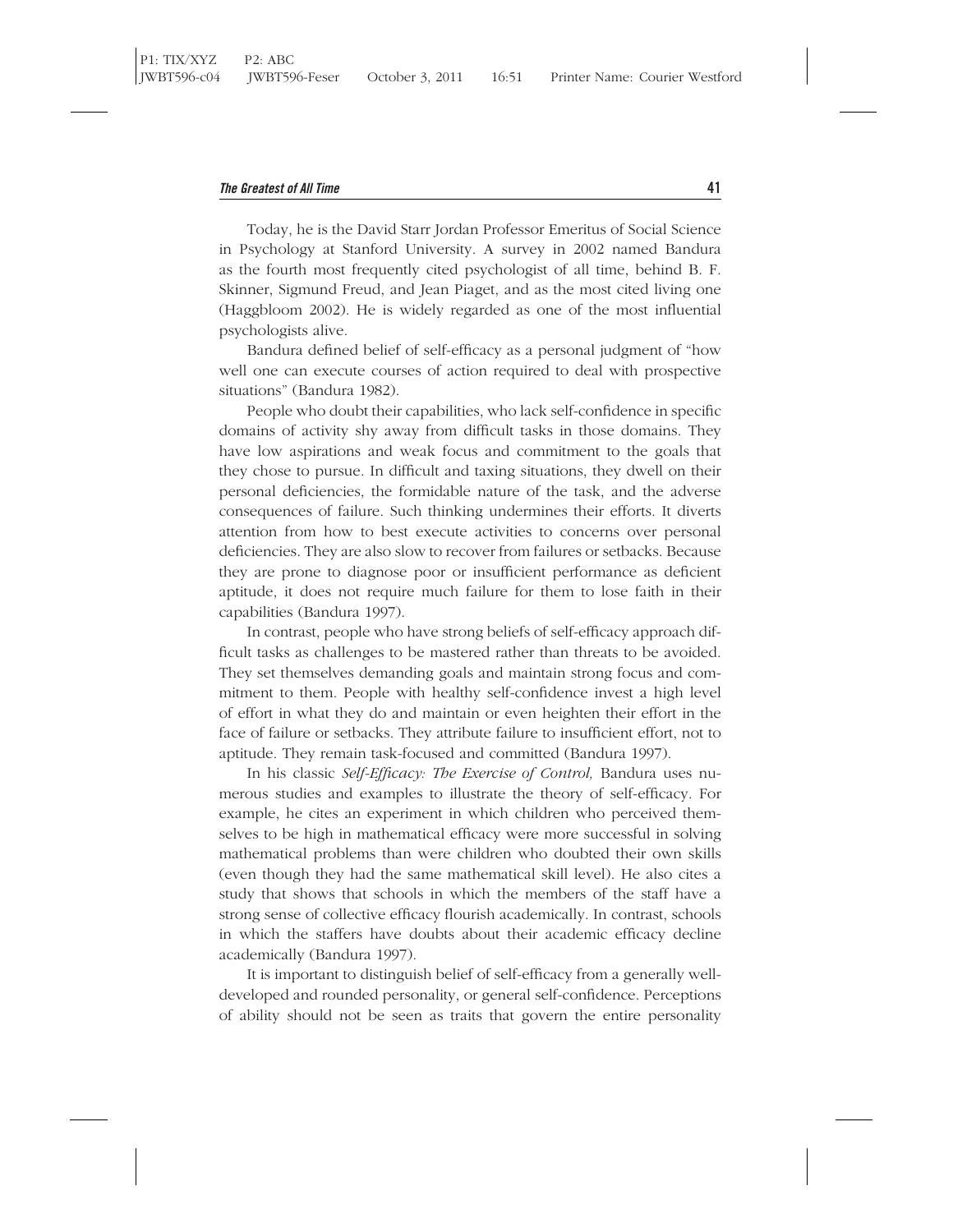(Bandura 1997). People can be very insecure intimately and have one complex or another, yet they may hold the belief that they are efficacious at a specific task or activity. A person, say a molecular biologist, can be an insecure person, with complexes, yet believe she is the best in that profession.

Also, and perhaps most importantly, the belief of self-efficacy is an incremental skill that can be acquired and developed over time. In practice, unfortunately, self-efficacy is often perceived as an individual's given strength, an inherent aptitude, or endowed capability. Sometimes, individuals in organizations are perceived by others as being insecure, defensive of their own work, and inflexible in adapting to new situations and in addressing new challenges. Such individuals are often removed from their positions, even if this implies a loss to the organization in terms of specific experience, relationships, or technical capabilities and skills.

Understanding how and when to invest in developing individuals' selfefficacy beliefs helps leaders to develop a more nuanced perspective on when to remove or when to build on particular individuals in key positions and key roles in the organization.

Developing self-confidence takes time. The decision whether to remove an individual lacking self-confidence from a position is therefore, among other considerations, a trade-off between the time it takes to develop selfefficacy beliefs versus the time it takes to create experience, relationships, and technical skills, which may be lost when an individual is removed from his position in an organization.

Recent research suggests that the concept of self-efficacy can be extended to groups and organizations. Resistance to change by groups of people or organizations, or rather an inability to adapt, may be caused by low collective self-efficacy expectations. If teams or organizations do not believe that they can successfully solve a new problem or face an unfamiliar situation, they probably will not succeed (Gist 1987; Stajkovic, Lee, and Nyberg 2009).

## **A Positive for Organizations**

A number of studies have demonstrated the positive relationship between belief of self-efficacy and behavioral effectiveness in organizational settings, in areas such as adaptability to advanced technology, managerial idea generation, and learning (Gist 1987; Stajkovic and Luthans 1998; Sadri and Robertson 1993).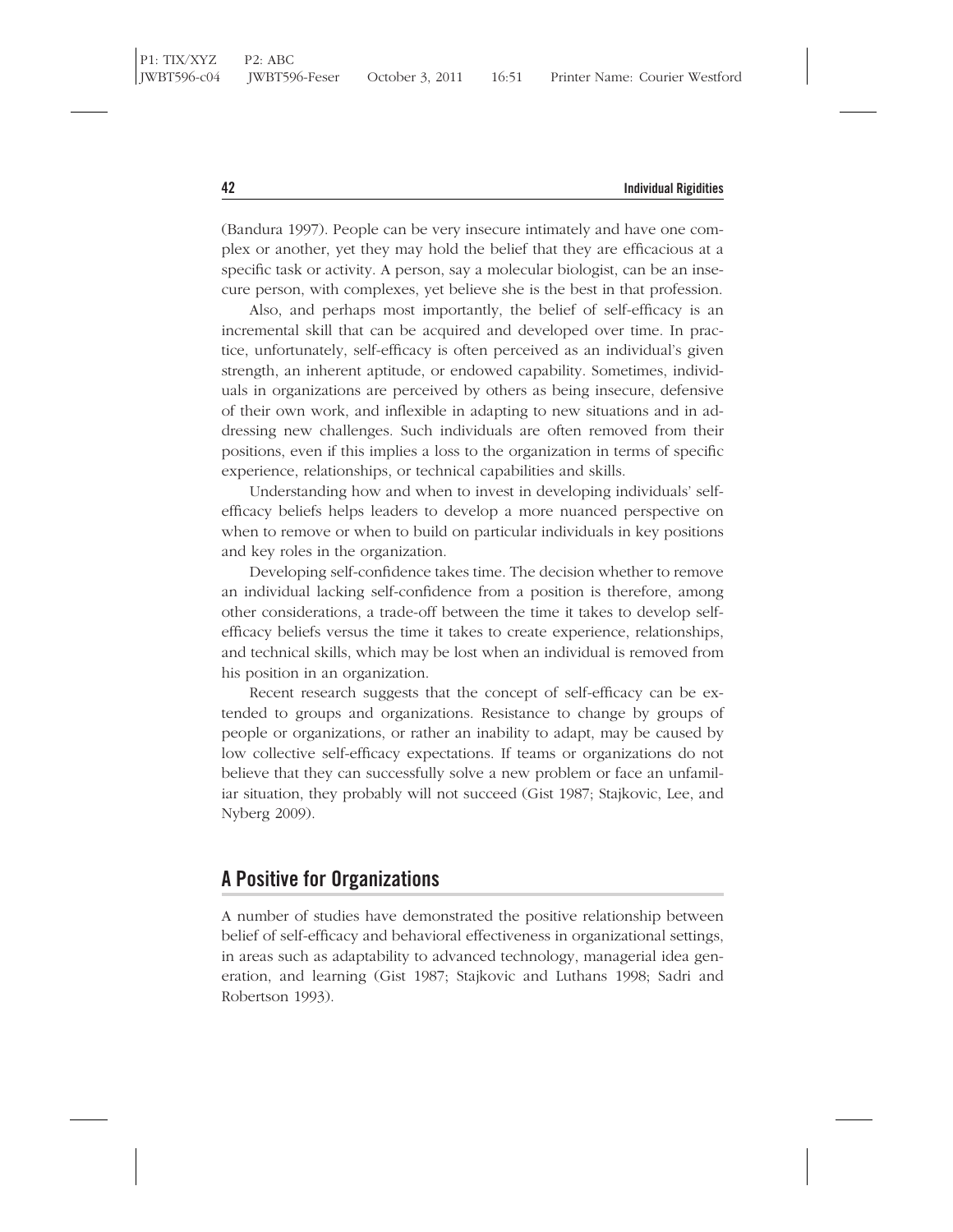In a study published in 1998, Alexander Stajkovic of the University of California and Fred Luthans of the University of Nebraska summarized the research findings pertaining to the relationship between task-specific selfconfidence and work-related performance.

They found a strong positive correlation between belief of self-efficacy and work-related performance. A glimpse of the blindingly obvious, one might think. Yet what was surprising was the magnitude of the impact of increased perception of self-efficacy on performance and, relative to other interventions, to boost performance.

They compared interventions to increase the belief of self-efficacy of organization members with three other types of work-related interventions: goal setting, feedback, and organizational behavior modification programs.

Motivation to increase performance through goal setting is one of the most researched areas of work-related behavior in psychology. Evidence from numerous field studies and experiments shows that setting explicit, challenging goals significantly enhances motivation and work-related performance (Bandura 1997). Goals have more impact when combined with feedback, and even more so when combined with selected training to close performance gaps (which Stajkovic and Luthans call an organizational behavior modification program).

Stajkovic and Luthans have shown that interventions to increase selfefficacy achieve significantly more impact than the other three types of interventions (Figure 4.1).



#### **FIGURE 4.1 Improvement in Performance with Selected Interventions (in percent)**

<sup>1</sup>The organizational behavior modification program is a formal systematic method for setting behavioral expectations, measuring the results, and intervening to close gaps. Data source: Stajkovic, A. D., and F. Luthans. "Self-Efficacy and Work-Related Performance: A Meta-Analysis." Psychological Bulletin 124, no. 2: 240–261.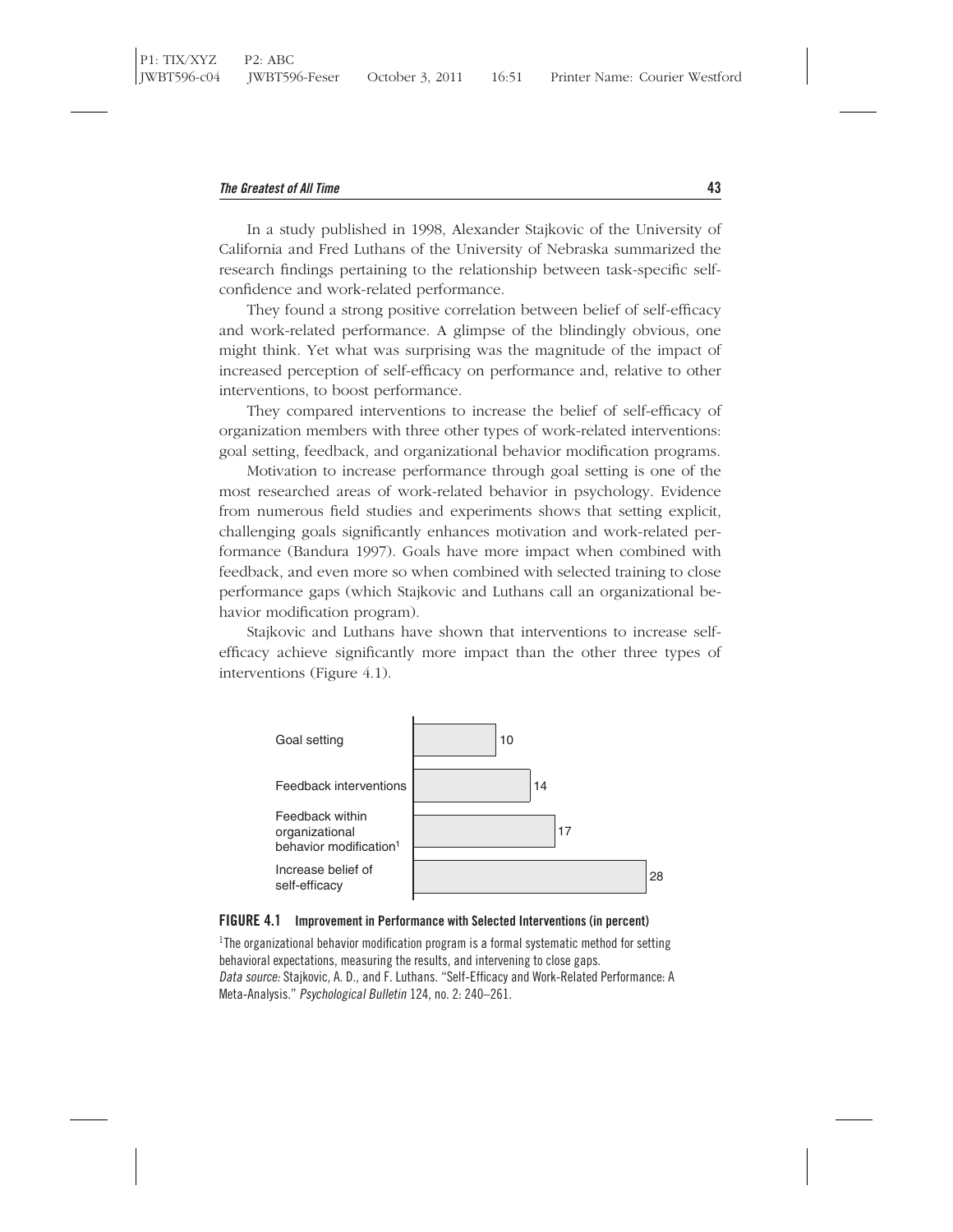### **Pathways of Self-Confidence**

The reason for the impressive impact of increasing the belief of self-efficacy stems from understanding that self-efficacy works through four major processes to affect performance. They are cognitive, motivational, affective, and selective processes (Bandura 1997).

Efficacy beliefs affect *cognitive processes,* thought patterns that can improve work-related adaptation and performance. In a program of research on complex decision making at the end of the 1980s, Wood and Bandura showed that strong beliefs of self-efficacy lead people to improve in two ways. First, people set themselves higher and more ambitious goals. Second, people make more efficient use of analytical strategies and better use of problem-solving techniques. Among students with the same level of ability but differing senses of efficacy, those with a stronger sense of efficacy are quicker to discard faulty cognitive strategies and less inclined to reject good solutions prematurely (Wood and Bandura 1989). They seem to apply more rational problem-solving techniques, and they are less likely to fall victim to the mental biases that we discussed in the previous chapter.

Efficacy beliefs affect *motivational processes,* too. First, as we discussed earlier, goals *per se* improve performance, and people with a strong belief of self-efficacy tend to set higher goals for themselves. Second, people also motivate themselves by the outcome (for example, nonmonetary or monetary incentives) that they expect from their behavior. People with a strong sense of self-efficacy assign a higher probability of success to achieving a given outcome. In other words, the expected value of an outcome is higher with people who have a strong sense of efficacy (what psychologists call expectancy value theory).

Efficacy beliefs also affect *emotional processes.* We will see in the next chapter that novel situations, such as a change of strategy or a competitive threat, create anxiety and inhibit learning and adaptation by individuals (and eventually by organizations). Efficacy beliefs help people control their emotions better in the face of novel situations. Efficacy beliefs strengthen a sense of control and self-determination, and can help individuals keep their (negative) emotions under control.

The first three processes—cognitive, motivational, and emotional enable people to function better and exercise better control over their emotions in a given situation. Self-efficacy also affects performance through a *selection process,* in that people also select the situation in which they are more likely to perform. In selecting possible courses of action, people tend to avoid situations that they believe exceed their capabilities, but pick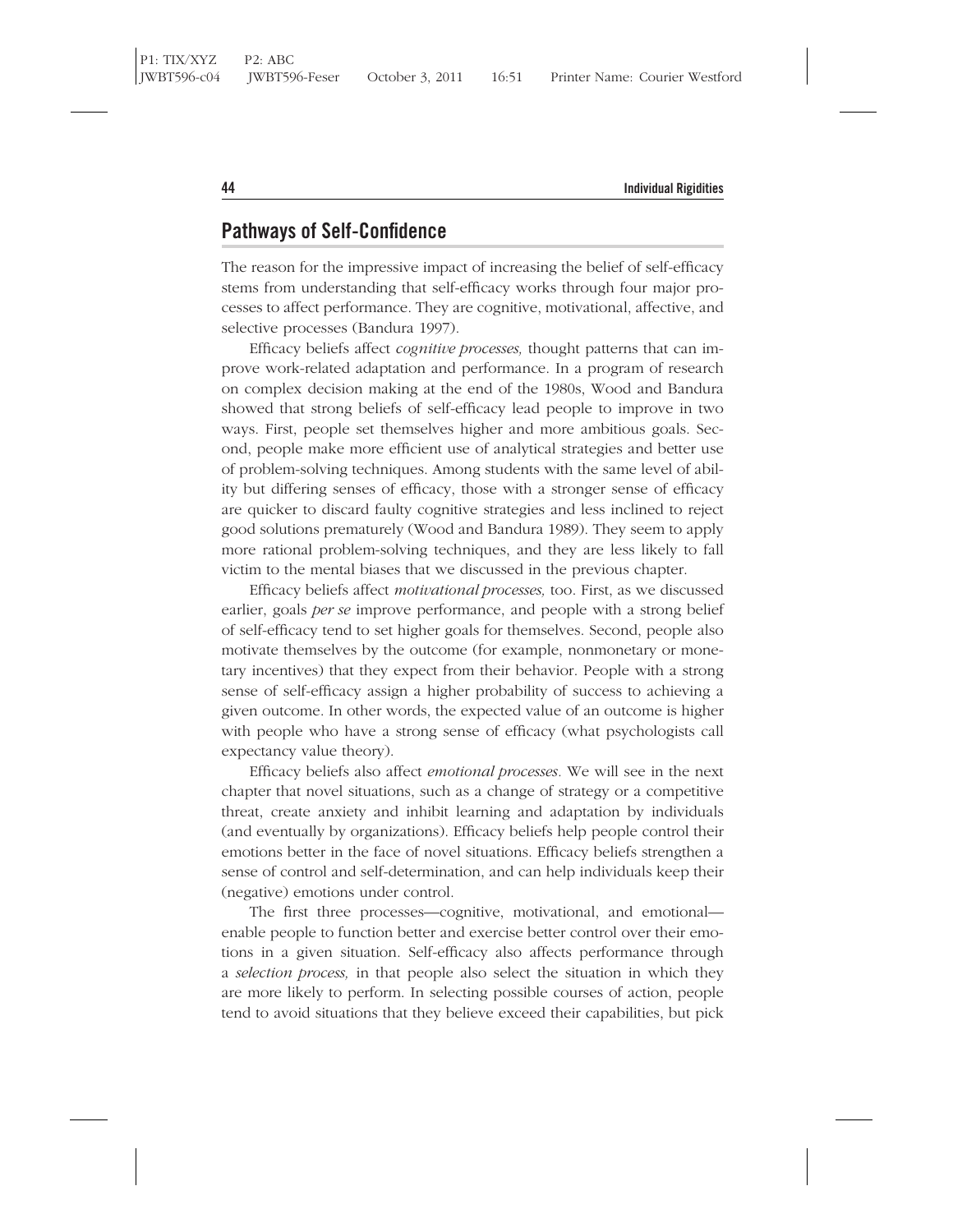situations that they judge themselves capable of handling. Career choices are an example of this. People who believe that they are good at mathematics are more likely to join an accounting firm than a creative firm. This selection factor also has implications for adaptation by firms. Management teams will only consider strategies that match their perceived (but not necessarily existing) skills and capabilities, and so limit the solution space of their strategy.

## **Developing Self-Efficacy**

The three most effective approaches to developing a strong belief of selfefficacy in individuals are enactive mastery, vicarious experience, and verbal persuasion (Gist 1987).

First, and most effective, is *enactive mastery,* defined as repeated performance accomplishment (achieving goals and learning by doing). Mastery is facilitated when gradual accomplishments build the skills and abilities needed to perform a given activity. Leaders should set goals that are perceived by those whom they lead as ambitious but achievable. Achieving such goals builds confidence and gradually gets people to set more ambitious goals for themselves. In contrast, by setting unrealistic targets, a leader risks reducing the engagement of the people she leads and lowering their self-confidence.

Second, the next most effective is *vicarious experience,* that is, learning from *role models.* This is most effective when people can relate to the role models (similar background, age, and so on), and when role models succeed after overcoming difficulties, rather than when they achieve success easily. Role models who succeed in seemingly difficult and challenging situations are inspiring, produce followership, and cause followers to copy their behavior, and—if they are successful—to achieve enactive mastery.

Third is *verbal persuasion,* which is aimed at convincing a person of his ability to perform a specific activity ("Yes, you can do it!"). Verbal persuasion is, however, believed to be less effective than enactive mastery or role modeling.

## **A Health Warning**

Sometimes, the perceived self-efficacy of individuals or groups can be too high, producing excessive optimism, overconfidence, and potentially misguided behavior.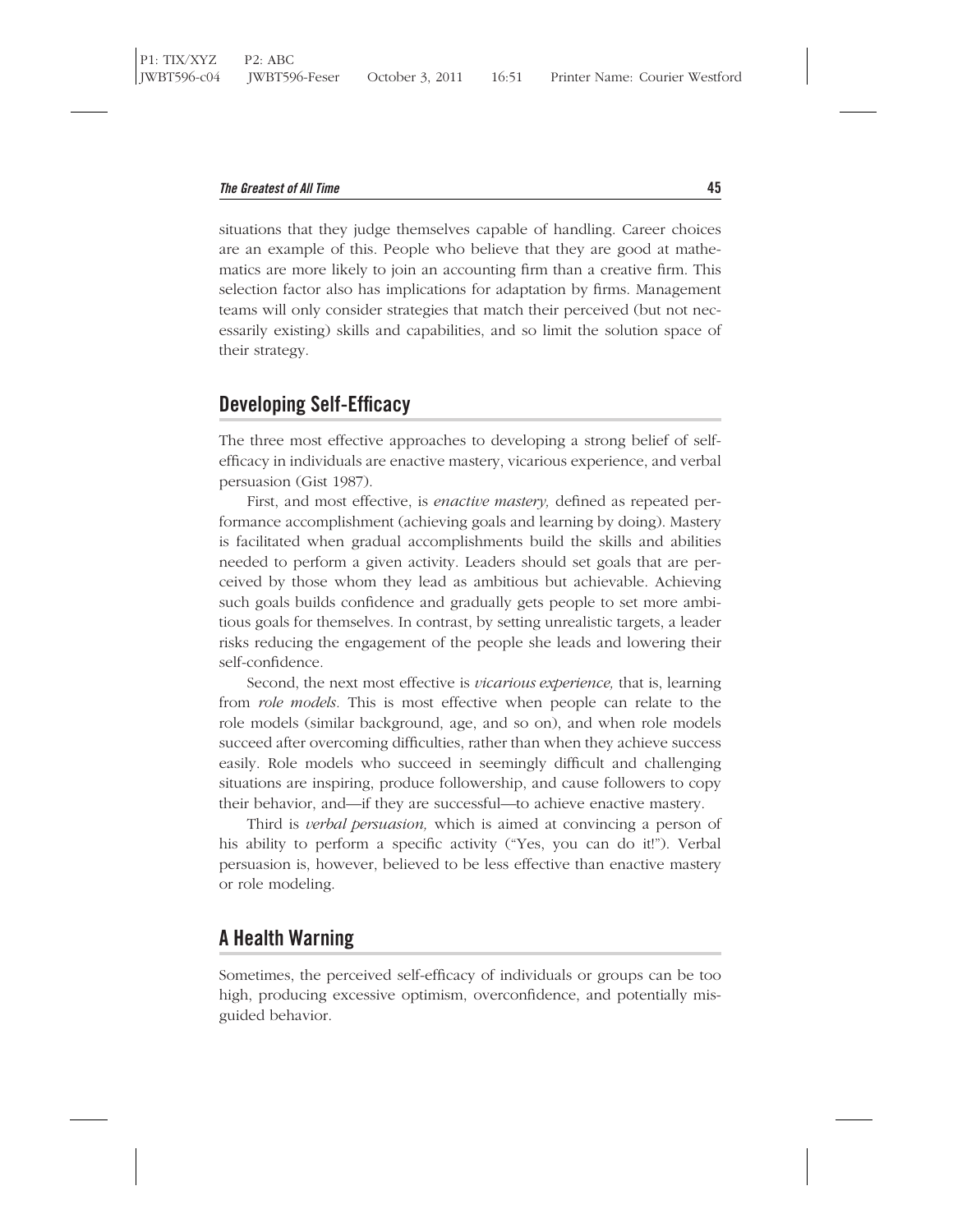In his book *How the Mighty Fall,* Jim Collins describes and analyzes the fall of once-great firms. He believes that one of the seeds of decline lies in management teams becoming insulated by success. People become arrogant, they fail to acknowledge the very reasons for their success, and they overestimate their own merits and capabilities (Collins 2009).

Such a situation is believed to have occurred among the members of President John F. Kennedy's inner circle, and to have led to the fiasco in Vietnam. Arthur Schlesinger, a U.S. historian and assistant to President Kennedy from 1961 to 1963, wrote a detailed account of the Kennedy Administration, titled *A Thousand Days* (Schlesinger 1965).

He was quoted as saying, "Euphoria reigned. We thought for a moment that the world was plastic and the future unlimited" (Gist 1987). The source of the exaggerated belief of self-efficacy may have been grounded in President Kennedy's own enacted mastery and his emergence and election as president against all the odds. While his success certainly should have generated a strong sense of self-efficacy, it may have also led to overconfidence and a sense of infallibility among his aides.

As much as they foster self-efficacy, leaders also need to be careful to avoid overoptimism and arrogance, and work to moderate self-efficacy.

The CEO of a large firm once explained to me that whenever one of his senior managers is too self-critical and too concerned about the future, he encourages him to think about his strengths, and to think about more possibilities and opportunities to shape the future favorably. But whenever the senior manager gets ahead of himself, becoming too optimistic, he warns him and reminds him of the limitations and dangers ahead. This is an excellent example of managing self-efficacy beliefs in practice.

### **Implications for Management**

If used carefully, fostering self-confidence can be a very powerful tool to increase the ability of individuals (and organizations) to adapt to changing situations.

This has five implications for management: on staffing of key positions with learners, on target setting, on performance appraisal practices, on leadership development, and on training practices.

#### **Staffing Key Positions with Learners**

It is obvious that key positions, positions that are important for the achievement of results and for adaptation, need to be staffed with people with a healthy sense of self-efficacy. Some organizational areas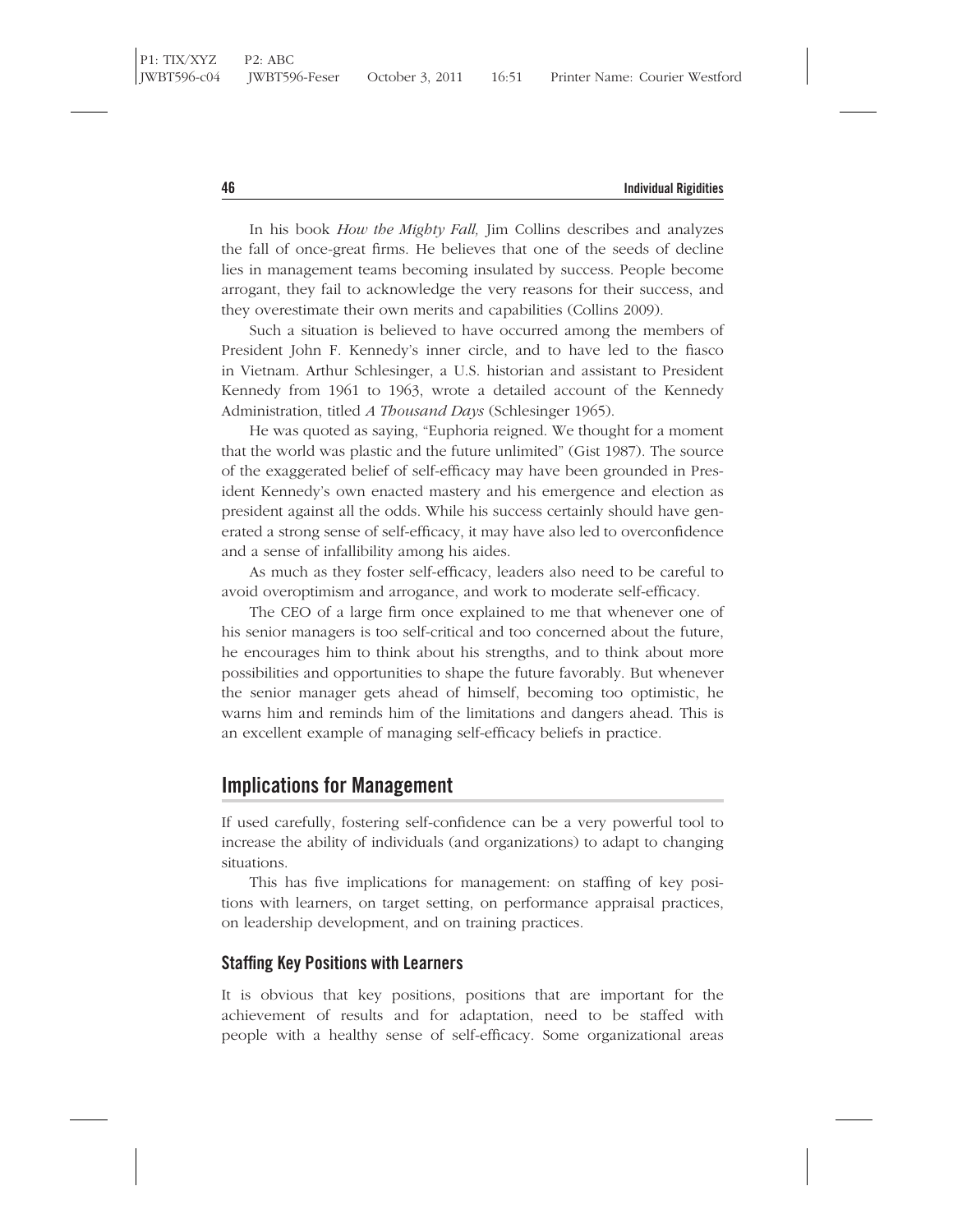or departments—such as research and development, marketing, or technology—may be more important for adaptation than others. Undoubtedly, the top team is one of these areas.

The organization's leader does not always have a perfect team, however, and her freedom to make changes may be limited by a lack of alternatives, by fear of the loss of specific knowledge, or by the fact that she has previously made commitments to specific people.

It may be important to assess members of the top team not only on their existing capabilities and their existing belief of self-efficacy, but also on their flexibility and attitude toward learning. With a bit of support and positive framing, they may have the ability to develop a healthy level of self-confidence (as exemplified by the case of Sergei, the head of AHD's dental implant unit, later in this chapter).

Several studies have shown that individuals who have a positive attitude toward learning, people who regard self-efficacy as an *acquirable skill,* tend to seek challenges that provide opportunities to expand their knowledge and capabilities. They regard errors as a natural part of the learning process and view setbacks not as personal failures but as learning experiences.

By contrast, people who view ability as an *inherent aptitude,* an endowment, seek tasks that minimize the probability of failure. They are more rigid, and often become defensive when their work is challenged, as setbacks or negatively perceived feedback represent threats and reveal their limitations. They set themselves unambitious goals, and they shun opportunities to learn more (Bandura 1997).

In a study by Wood and Bandura, the quality of decision making by managers who view their decision-making ability as reflecting inherent cognitive aptitude deteriorated when they encountered problems. They started setting themselves lower targets, their problem solving became more erratic, and in consequence they achieved progressively less with the organizations they were managing. By contrast, with managers who believed that efficacy is an acquirable skill, the quality of decision making increased, as did the performance of the organization they were managing (Figure 4.2, Wood and Bandura 1989).

One more subtle implication is that firms may need to embed learning and learning aptitude as values or norms in the corporate culture. We discuss this point later.

### **Target Setting**

As seen earlier, the achievement of ambitious goals builds confidence and gets people to set even higher goals for themselves. The implication is that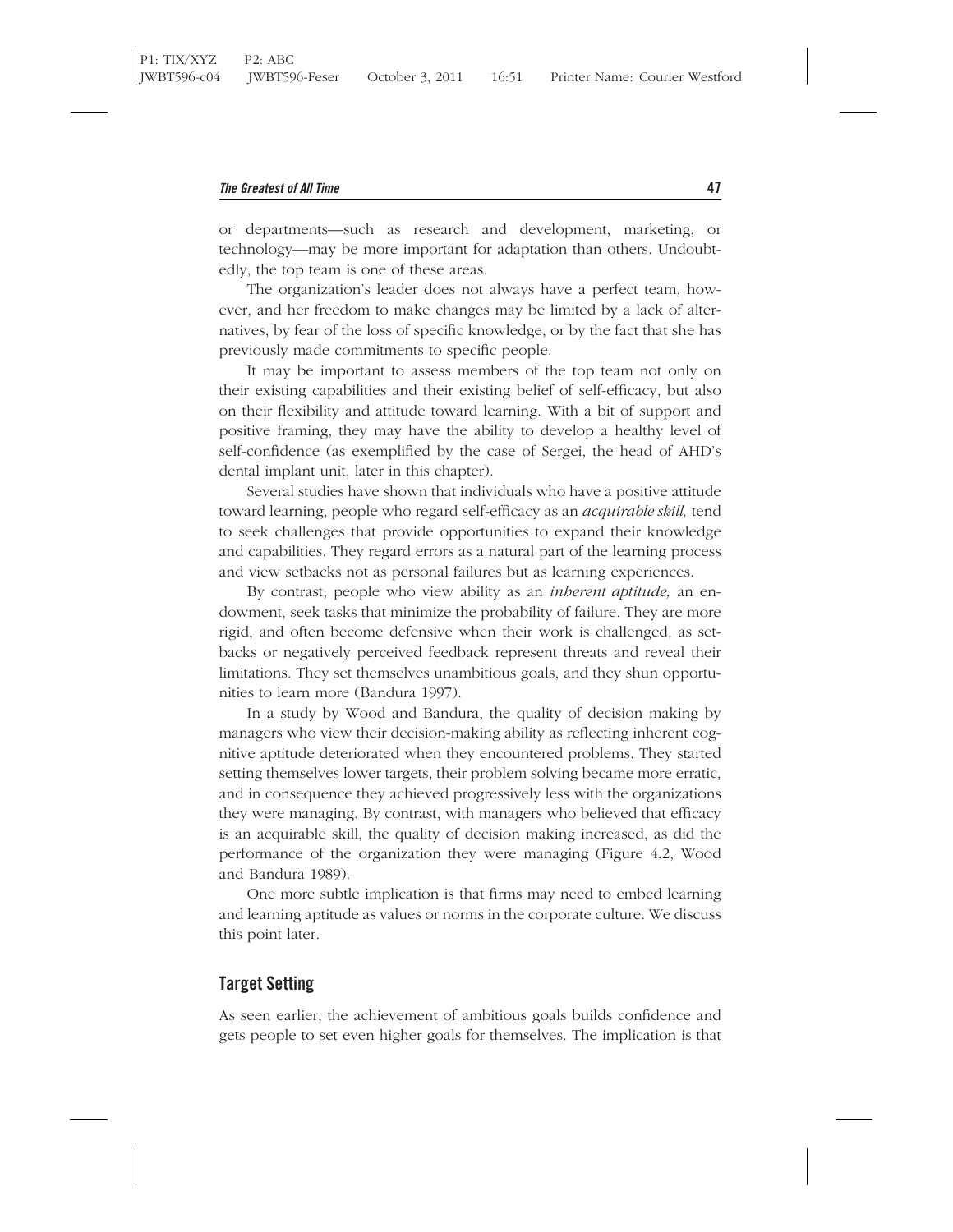

**FIGURE 4.2 Performance Development under Instilled Conceptions of Ability** Source: Self-Efficacy: The Exercise of Self-Control by Albert Bandura. © 1997 by W. H. Freeman and

Company. Used with permission of Worth Publishers.

leaders need to be very thoughtful in setting targets. Targets should ideally be ambitious so they can better foster motivation, innovative thinking, and problem solving, but they should be still realistic and achievable.

Clearly unachievable targets lead to loss of confidence, or at best to lack of engagement and commitment by those who receive those targets ("these are not my numbers," "not my goals").

#### **Performance Appraisal Practices**

As seen in this chapter, positive achievements support the development of self-efficacy. However, many firms have practices built into their performance appraisal systems that foster a low sense of efficacy.

Some firms sort their employees into ability groups (so-called forced rankings, typically with a normal distribution of some low performers, many on-track performers, and very few high performers), which diminishes the perceived self-efficacy of those in lower rating categories. Competitive grading practices convert performance evaluations into experiences in which many are doomed to failure for the success of a very few (Bandura 1997).

On the other hand, individualized performance feedback—in which the ratings are relative to individual achievements (deviation from budget, degree of individual target achievement, for example)—may be more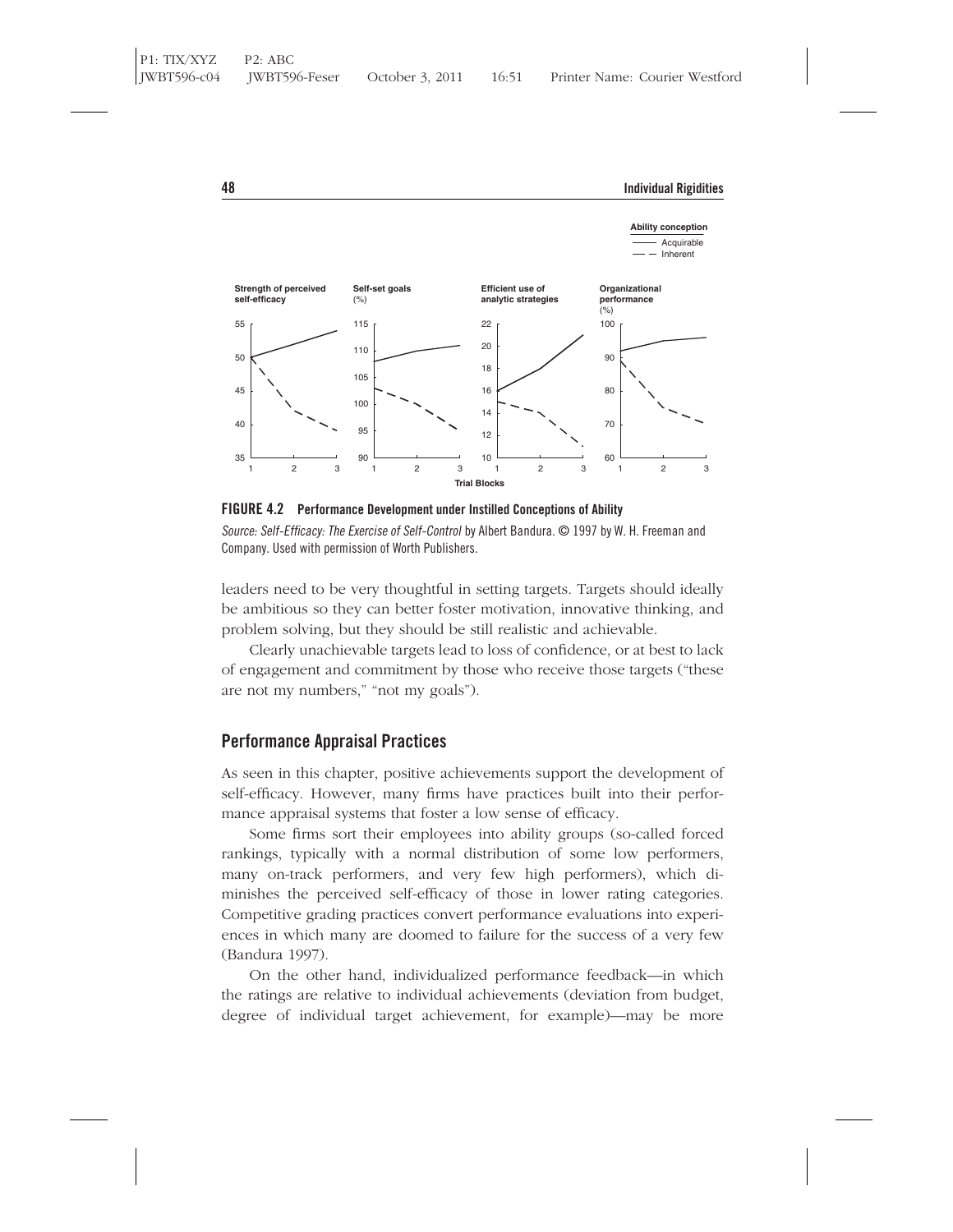powerful in developing a more self-confident, adaptive, high performance corporate environment.

#### **Leadership Development**

Leadership plays a key role in the development of self-efficacy. The implication is that all leaders—from senior executives, middle managers, and department heads to front-line leaders—may need to receive the appropriate training to foster self-efficacy beliefs in the people they lead. This includes developing the ability to judge the strengths and weaknesses of their subordinates, and their attitude to learning, and then to select the approach best suited to enhance their sense of self-confidence—such as enacting mastery, purposeful role modeling, verbal persuasion, or selecting a job better suited to them.

#### **Training Practices**

Self-efficacy theory has been applied successfully in the redesign of the training curricula of many firms. In essence, the application of self-efficacy theory leads to *mastery modeling* or *forum and field training approaches,* which include three main elements. First, the skills to be taught are modeled by trainers in a class setting to convey the basic rules and problem-solving strategies. Second, the learners carry out guided practice under simulated conditions. Third, the learners apply their newly learned skills in their work situation. In essence, this means breaking down the formal teaching into chunks, with time in between for the learners to reflect, experiment, and apply the new principles (Lawson and Price 2003).

*Success Built to Last* co-author Jerry Porras (Porras, Emery, and Thompson 2007), the Emeritus Lane Professor of Organizational Behavior and Change at Stanford University, and his colleagues demonstrated that supervisory skills instilled with a mastery-modeling approach significantly improve the morale and the productivity of organizations (Porras and Anderson 1981; Porras et al. 1982). They showed that this approach improved the level of monthly productivity of a manufacturing plant by 17 percent while significantly decreasing absenteeism and employee turnover.

---

Carl came to see that the issue with the board and the GET was not a matter of a lack of understanding. It was clear to the majority of the board and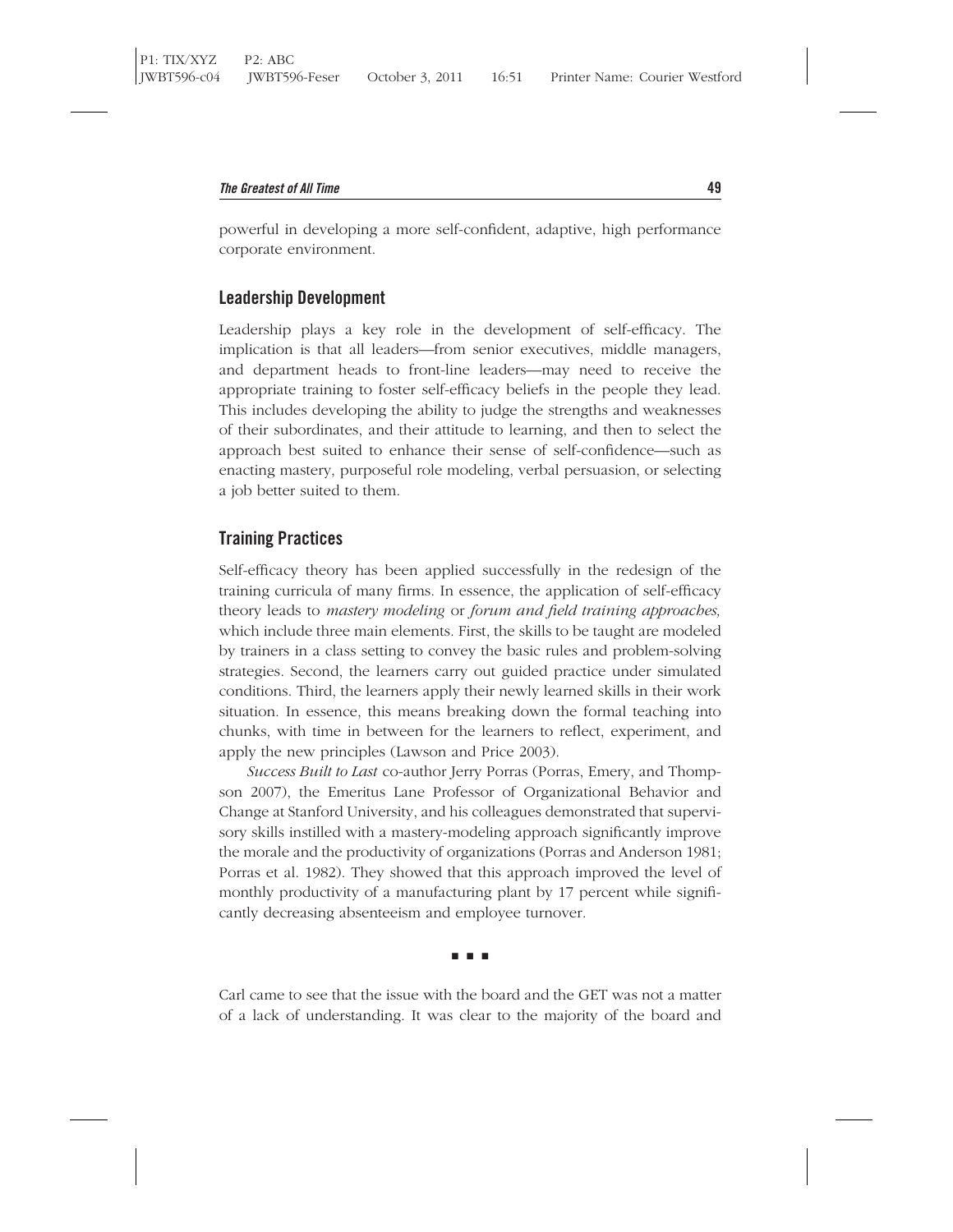the GET team that the market had become tougher and that AHD had to change its strategy. The issue was a lack of individual and collective *selfconfidence.* And Carl had to fix it fast, before they sold the company out from under him.

As soon as the first setbacks and difficulties with the OPEN strategy became apparent, some members of the GET were quick to share their skepticism about it. Sergei, head of dental implants, was the most vocal.

Sergei had been instrumental in building the dental unit in the 1990s. He knew the industry and its customers better than anyone else, and he had good business acumen. Though highly analytical and somewhat mechanistic in his thinking, he was a very astute people leader. He could at times be quite irritable and impulsive, but he was also charming and warm-hearted, and enjoyed an excellent following within his division. In regard to selfefficacy, though, Sergei was very insecure and defensive. He made it clear several times that he perceived the entire discussion about a possible change of strategy as an attack on his work and on his person. He rejected the need for change, particularly in his own division.

"We're doing fine," he protested to Carl, "you just don't trust my team, or me."

"Actually," Carl said to him, "that's not the case at all. We're not doing that well, but I have more confidence in you than you do."

Given Sergei's acumen, experience, and strong leadership skills, Carl wanted to keep him on board, so he began to invest a lot of time in oneon-one discussions, some in the office, some over lunches at a series of restaurants where Sergei's sophisticated knowledge of cuisine led them to share some excellent meals. Most of the time, Carl asked questions: "What are your concerns, Sergei?" "Why do you say that?" "What could we do differently?" He spent most of the discussions listening.

Carl came to see that having lost his former boss and having to cope with a new one made Sergei anxious and insecure. Sergei often talked about Rittenhouse, about their relationship, about the support he had enjoyed. Sergei had been one of Rittenhouse's favorite management team members and had his full trust and confidence. On the other hand, Sergei was not at all sure yet about Carl's intentions. Being Sergei, he generally assumed the worst. He often spoke of "we" (himself and Rittenhouse) when describing AHD's achievements in building the dental implant business, though it was very clear to Carl—who by now knew a good bit more than Sergei did about his predecessor's shortcomings—that Sergei had been the unit's true architect and builder.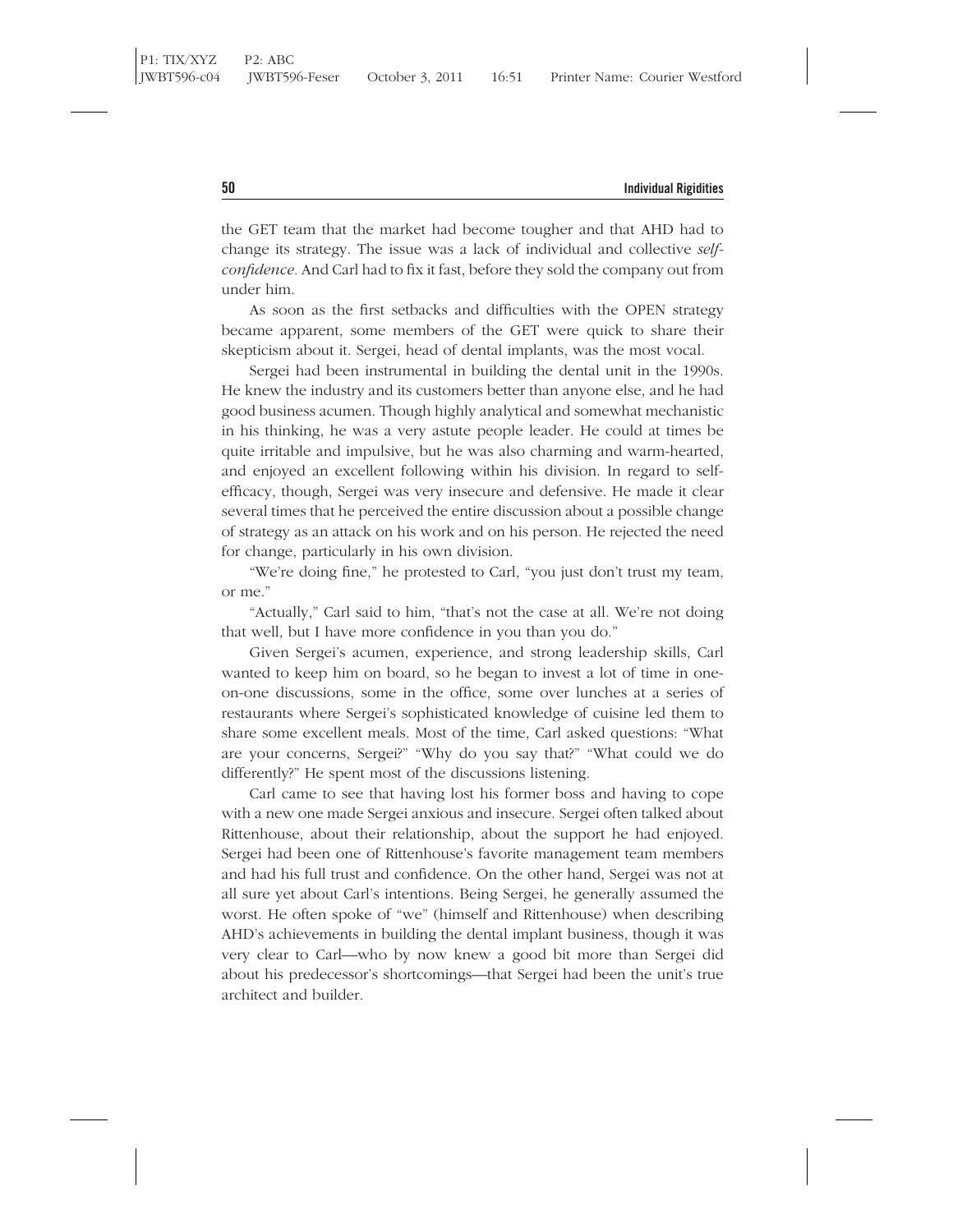Convinced of Sergei's ability, Carl wrapped up one of their discussions with an invitation. "Sergei," he said, "I want you to lead an important part of the OPEN strategy's implementation: training the sales force. This is crucial for us, and I think you know how to make it work."

Given such a strong, visible sign of Carl's confidence and trust, Sergei agreed. When Carl backed up these new assignments with many smaller gestures and instances of positive reinforcement, like increasing Sergei's staff and budget to accommodate his new training responsibilities, the moves had the impact Carl had hoped to achieve. As Sergei's self-confidence and openness to challenges grew, so did Carl's conviction that he would become a stronger—more flexible and less defensive—member of AHD's top team.

Sergei's new training assignment went well, and his dental implant division continued to regain strength, so Carl soon came to him with an additional assignment: to help him engage the GET and the board in discussing ways to implement OPEN, not ways to kill it. "I need full buy-in," Carl told Sergei, "and you're the one who can help me get it."

When Sergei answered confidently, "I think we can do that together," Carl knew he had won at least one battle. But he still had a war to fight: The board and the GET collectively lacked self-confidence and most of AHD's top leaders were ready to give up on the new OPEN strategy.

Carl knew he could reiterate the rationale for change and the need for the new strategy to the board and the management team, and he could explain how AHD would implement it, but it was clear that persuasion would not be enough.

Carl had to *role model* the new strategy, hoping that he would succeed, and hoping that eventually others in the organization would follow him, given the known power of vicarious experience.

He decided that he would try to demonstrate the new approach by winning back a particularly difficult customer from the competition. He chose the Meyer Hospital Group, which had been an important European customer for almost a decade in the past. However, a few years earlier, Meyer Hospital Group—which had grown tired of AHD's lack of responsiveness and the declining quality of its products—had given its business to the Devica Group, a local medical device firm.

Carl asked for a meeting with Meyer Hospital Group's CEO, a young but admired leader in the German business community, who took a while to respond. When they finally met, Carl explained AHD's new strategy and approach, and asked for a chance to work with Meyer Hospital Group again.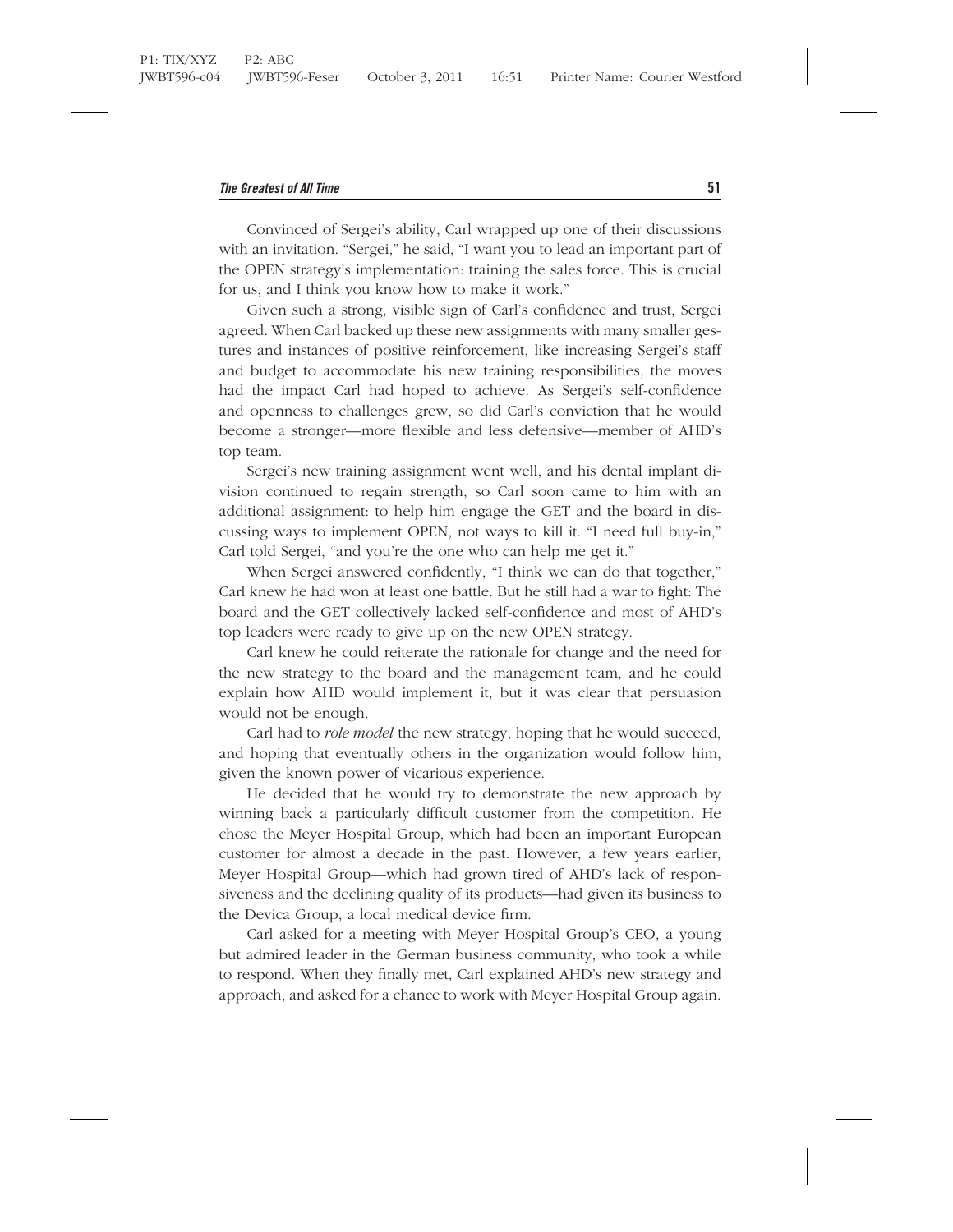Meyer Hospital Group's CEO wasn't at all interested in working with AHD; quite the opposite. He spent almost an hour complaining to Carl about AHD.

"The company gradually got very arrogant," the CEO protested. "Your people stopped listening to us and neglected our needs—we ran out of supplies; we received short orders and shoddy merchandise. We could never get the right people to pay attention. The whole situation was deteriorating—and we got the sense that nobody at AHD cared at all."

Carl tried to explain that a new day had dawned at AHD, but it wasn't a good meeting. He felt close to defeat when he left. "Maybe the board and the GET were right to question my strategy," he thought morosely on the way home.

The next evening he was back home in New Jersey. After the children went to bed, Carl talked to Gwen and recounted his tough meeting. She already knew all about the doubts that the board and the top team had voiced, and the ultimatum they had issued. Carl sighed, "Maybe I'm wrong this time. It sure is turning out to be an uphill climb."

"Stick with it," Gwen suggested. "I don't suppose it's going to be easy, but I do think you're going to get there."

"I'm giving it my best shot," Carl said, "but I've got only six weeks left before they could put a for-sale sign on the whole company."

A week later, Carl got a call from Meyer's CEO.

"I have something for you. It is small, and it is going to be a competitive bidding process, but I want to give you a chance. We have a clinic in Southern Bavaria, and we want a bid on modernizing our diagnostic center. Can you do it?" he asked.

"We will do our best," Carl said, and the CEO knew he meant it.

The next day Carl went to Hubert to tell him about Sergei's successful sales training campaign and the request for a proposal. Heartened, but not yet persuaded, Hubert made a couple of phone calls to other directors and gave Carl three more months to prove his case.

Carl would survive his first anniversary as AHD's CEO—making it to the second one was up to him.

Carl gathered the best team AHD could put together and flew with the team members to meet the busy chief physician heading the small clinic in Southern Bavaria. Carl knew AHD had to completely understand the clinic's needs and requirements. The AHD team worked for three weeks, literally day and night, to design an end-to-end, open-architecture solution that would ideally fit the clinic's needs. They worked closely and intensively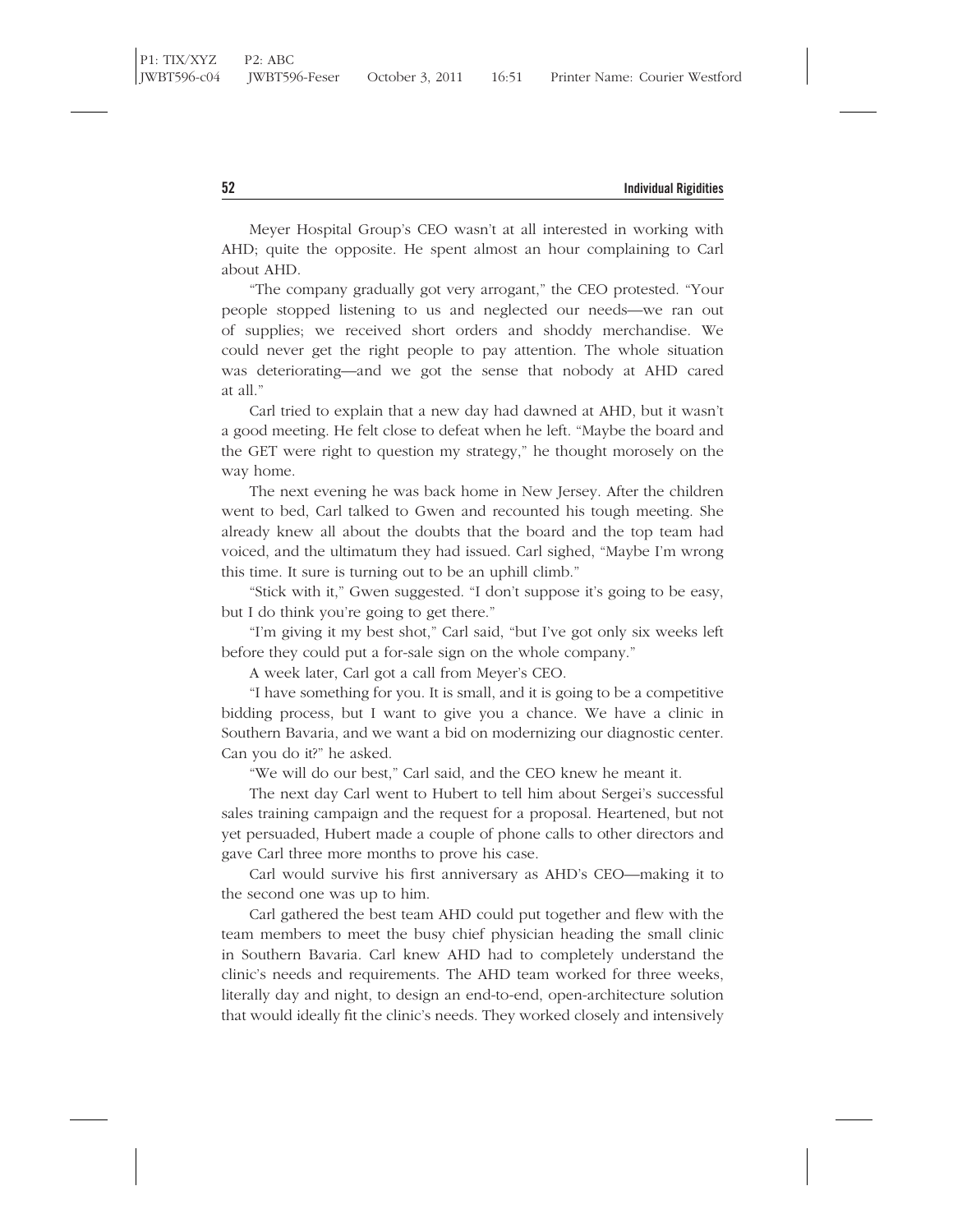with their strategic partners to develop the offering to outfit the new small diagnostic center. Then they submitted their bid.

Carl soon got a call from the head of Meyer. "Okay," he said, "you're on. Show me what you can do, you and your supposedly new AHD."

Two months later, the new diagnostic center was up and running. It was the best diagnostic center AHD had ever built, and it was a success. The chief physician beamed as he led Meyer Hospital Group and AHD executives on a tour of the new facility.

Before long, Carl was asked to refit all of Meyer Hospital Group's diagnostic centers. It was a huge request, but this time it was not a competitive bid. AHD had the job. Clearly, it had regained Meyer Hospital Group's confidence. A tough thing to do, but AHD had succeeded.

The Meyer Hospital Group story boosted the morale of AHD's employees—but more importantly, it gave the OPEN strategy enormous credibility at the top of the company. The board took a vote on it again, and this time supported it unanimously. Not only did the board now understand the new strategy—thanks to this success and Sergei's successful behind-the-scenes lobbying—the members also saw that it worked in practice. And so did the GET. The way AHD and its strategic partners had developed and captured this opportunity inspired the organization and created followership, especially among AHD's top 100 or so executives.

Carl wanted to capitalize on the moment and accelerate the adoption of the new OPEN strategy. Beyond broadcasting the Meyer Hospital Group story widely within the organization, he introduced an "OPEN Award" to be given to key account management teams that won contracts with innovative, open architecture–based solutions.

In the months that followed, though, Carl began to worry that AHD's change was only skin deep. While the Meyer Hospital Group story had created enthusiasm, many pivotal customer teams—known as key account teams—did not change their behavior very much. They called their solutions "OPEN," but in fact they were largely selling their customers core product offerings with complementary products that were mostly produced internally. They were sticking to AHD's old approach—only the title was new.

In fact, everybody in AHD was now using the OPEN brand. With the aim of exploiting the successful OPEN story (and to increase acceptance in AHD's organization), almost everything that had to appear modern and innovative was now called OPEN. There was an OPEN sales process, an OPEN finance model, and an OPEN supply chain approach. The way this was taken to extreme lengths ultimately devalued the concept. Without deliberate irony, the information technology department even launched a